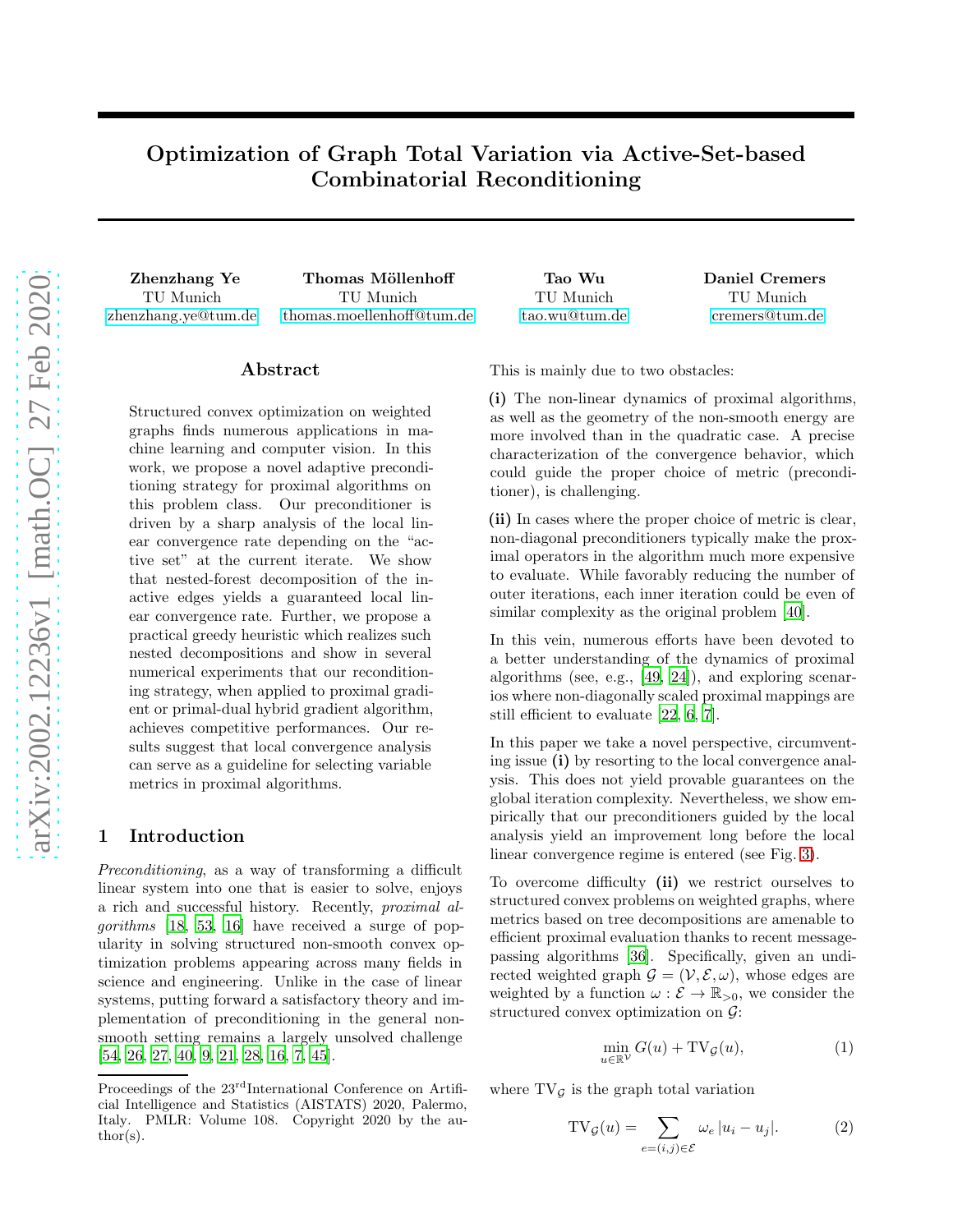The function  $G : \mathbb{R}^{\mathcal{V}} \to \mathbb{R} \cup \{+\infty\}$  is assumed to be proper, lower semi-continuous and convex.

We define the vertex-to-edge map  $K : \mathbb{R}^{\mathcal{V}} \to \mathbb{R}^{\mathcal{E}}$  by

$$
K = \text{diag}(\omega)\nabla,
$$

where  $\nabla$  is the (transposed) incidence matrix of  $\mathcal{G}$ , i.e.,

$$
(\nabla u)_e = u_i - u_j, \quad \forall e = (i, j) \in \mathcal{E},
$$

with arbitrarily fixed orientation. With this notation we can succinctly write  $TV_{\mathcal{G}}(u) = ||Ku||_1$ .

Problems of form [\(1\)](#page-0-0) are, for example, relevant in image processing and computer vision [\[25](#page-8-10), [44,](#page-9-6) [14,](#page-8-11) [48\]](#page-9-7), unsupervised and transductive learning [\[30,](#page-9-8) [31](#page-9-9), [10,](#page-8-12) [23\]](#page-8-13), collaborative filtering [\[8\]](#page-8-14) and clustering [\[23\]](#page-8-13).

For separable convex  $G(u) = \sum_{i \in \mathcal{V}} g_i(u_i)$ , problem [\(1\)](#page-0-0) can be efficiently solved (up to machine precision) in polynomial time by parametric max-flow methods [\[12,](#page-8-15) [32](#page-9-10)]. To handle non-separable but differentiable G, the authors in [\[62\]](#page-10-1) propose a (primal) proximal gradient iteration, reducing [\(1\)](#page-0-0) to a sequence of separable problems which are solved by parametric maxflow. For problems on regular grids, several authors proposed a splitting into chains, leading to 1D total variation subproblems which can be solved efficiently [\[19,](#page-8-16) [3,](#page-8-17) [36\]](#page-9-5). An active-set method for submodular minimization (which includes the graph total variation as a special case) was proposed in [\[38\]](#page-9-11), which is different from the active-set strategy pursued here. Landrieu et al. recently proposed a fast method for graph total variation [\[39,](#page-9-12) [56](#page-10-2)] by assuming that the solution is piecewise constant and refining that partition by solving a sequence of max-flow problems. Closely related to the present approach are projected Newton methods [\[58\]](#page-10-3), which have also been applied to the total variation [\[2](#page-8-18)].

In contrast, the main focus of this paper is to advance the understanding of preconditioning in proximal algorithms. To solve the problem class [\(1\)](#page-0-0), we consider two types of algorithms:

(1) (Dual) proximal gradient (PG). Assume  $G^*$ is  $C^2$  such that  $l_{G^*}I \preceq \nabla^2 G^*(\cdot) \preceq L_{G^*}I$  for some constants  $l_{G^*}, L_{G^*} > 0$ . Based on the (Fenchel) dual formulation of [\(1\)](#page-0-0), written

$$
\min_{p \in \mathbb{R}^{\mathcal{E}}} G^*(-K^{\top}p) + \delta\{\|p\|_{\infty} \le 1\},\tag{3}
$$

one can apply the proximal (or projected) gradient:

$$
p^{k+1} = \arg\min_{p \in \mathbb{R}^{\mathcal{E}}} - \langle K\nabla G^*(-K^{\top}p^k), p \rangle
$$

$$
+ \delta{\{\|p\|_{\infty} \le 1\}} + \frac{t}{2} \|p - p^k\|_{T_k}^2. \tag{4}
$$

Here  $T_k \in \mathbb{R}^{|\mathcal{E}| \times |\mathcal{E}|}$  is a symmetric positive definite matrix which induces a scaled norm  $\|\cdot\|_{T_k}$  defined by  $||u||_{T_k}^2 = \langle u, u \rangle_{T_k} = u^{\top} T_k u.$ 

(2) Primal-dual hybrid gradient (PDHG). Another equivalent formulation of [\(1\)](#page-0-0) is the following convex-concave saddle-point problem:

$$
\min_{u \in \mathbb{R}^{\mathcal{V}}} \max_{p \in \mathbb{R}^{\mathcal{E}}} \langle Ku, p \rangle + G(u) - \delta \{ ||p||_{\infty} \le 1 \}, \qquad (5)
$$

to which one can apply the primal-dual hybrid gradient (PDHG) algorithm:

<span id="page-1-2"></span>
$$
u^{k+1} = \arg\min_{u \in \mathbb{R}^{\mathcal{V}}} G(u) + \langle p^k, Ku \rangle + \frac{s}{2} ||u - u^k||^2, \tag{6}
$$
  

$$
p^{k+1} = \arg\min_{p \in \mathbb{R}^{\mathcal{E}}} - \langle K(2u^{k+1} - u^k), p \rangle
$$
  

$$
+ \delta{||p||_{\infty} \le 1} + \frac{t}{2} ||p - p^k||_{T_k}^2. \tag{7}
$$

## 1.1 Related work on preconditioning

The (vanilla) PG and PDHG (typically with  $T_k \equiv I$ ), as special instances of proximal algorithms, are widely applied in convex optimization – we refer to  $[18, 53, 16]$  $[18, 53, 16]$  $[18, 53, 16]$  $[18, 53, 16]$  $[18, 53, 16]$ for up-to-date surveys which contain relevant historical accounts and interconnection of algorithms. Acceleration of these algorithms is of significant research as well as practical interests. To this end, momentumbased acceleration techniques, which are traced back to the seminal works by Nesterov [\[47\]](#page-9-13) and Polyak [\[55\]](#page-10-4), were recently developed for PG [\[5,](#page-8-19) [52](#page-9-14)] and PDHG [\[15](#page-8-20)] and achieved impressive performances [\[16\]](#page-8-1).

In contrast to momentum methods, preconditioning techniques for proximal algorithms are less developed and understood, as previously discussed in the introduction. To clarify further, in the context of proximal methods there are roughly two separate streams of ideas referred to as preconditioning.

In the first one, the aim is to make the individual update steps in the algorithm easier while retaining a convergent method [\[9](#page-8-4), [14\]](#page-8-11). While making each iteration faster, the effect on the overall complexity is unclear.

<span id="page-1-1"></span>The second line of works, aims at improving the theoretical convergence rate and thereby reducing the number of outer iterations, see [\[26,](#page-8-2) [27,](#page-8-3) [28\]](#page-9-2). However, these works make very restrictive assumptions on the problem class and do not apply to our setting. A consensus among these works is to minimize the (finite) condition *number*  $\kappa(T^{-1/2}K)$ , which is defined by

$$
\kappa(\cdot) = \frac{\sigma_{\max}(\cdot)}{\sigma_{\min > 0}(\cdot)},\tag{8}
$$

<span id="page-1-0"></span>as a reasonable heuristic in practice. This was (approximately) pursued for general problems in [\[54](#page-10-0), [21,](#page-8-5)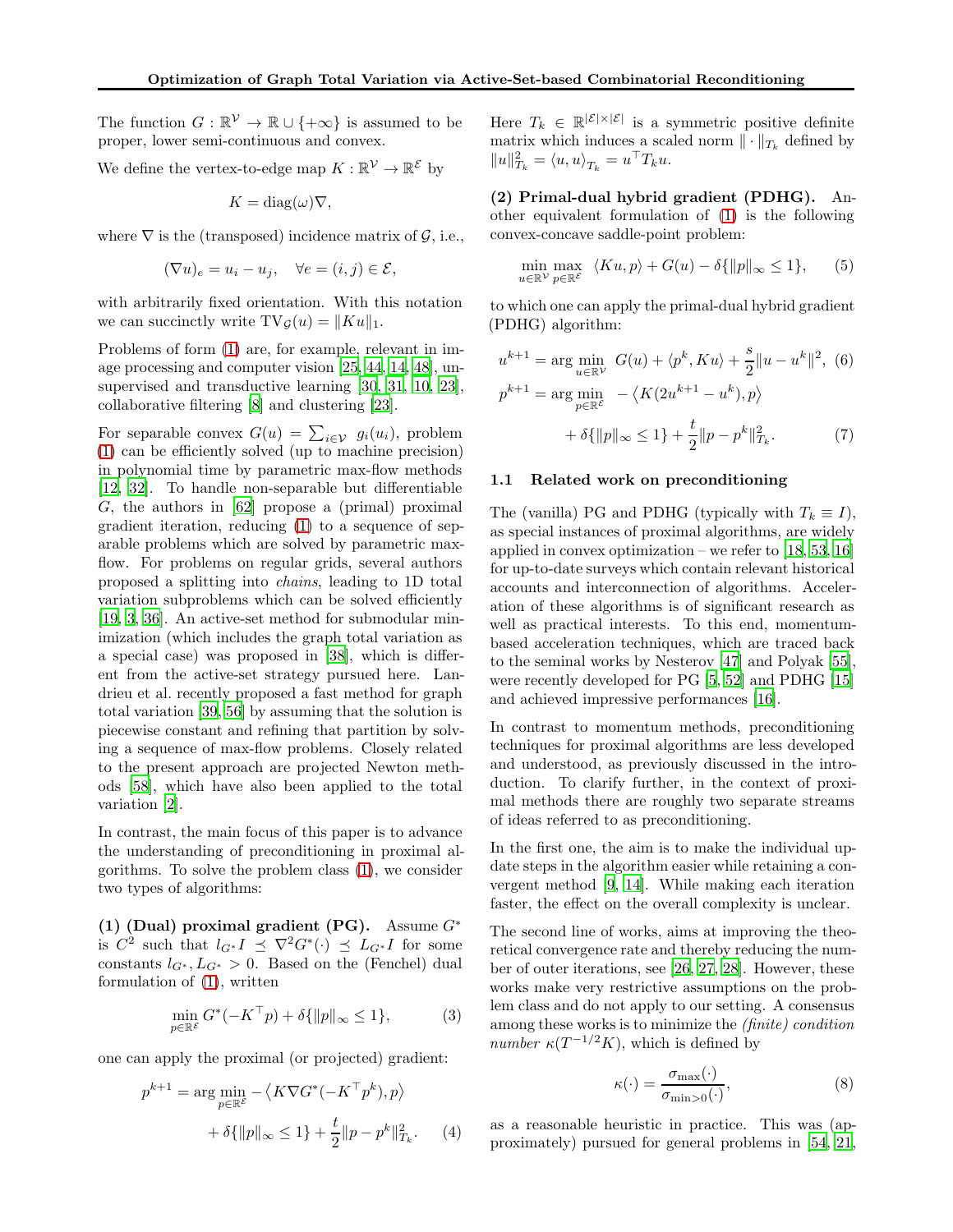

<span id="page-2-1"></span>Figure 1: Local vs global analysis of the linear convergence of the PG iteration [\(4\)](#page-1-0). The local linear rate sharply matches the observed convergence behaviour, while the global rate based on Hoffman's bound is not informative. We guide the construction of our preconditioner based on the local convergence theory.

[20\]](#page-8-21). In particular, forest-structured preconditioners for  $K = \text{diag}(\omega) \nabla$  which are provably optimal in terms of  $\kappa(T^{-1/2}K)$  were proposed recently in [\[45\]](#page-9-3).

## 2 Local convergence analysis

While the condition number  $\kappa(T^{-1/2}K)$  has proven to be reasonable heuristic in practice, a more quantified connection between the convergence rate and the preconditioner T would be desirable.

For problems of form [\(1\)](#page-0-0), global linear convergence of PG [\(4\)](#page-1-0) can be established using Hoffman's bound [\[33,](#page-9-15) [35,](#page-9-16) [46,](#page-9-17) [34](#page-9-18)]. However, the linear rate obtained from that bound is mainly of theoretical interest, as it does not really inform us about the practical performance of the method but rather gives a (weak) upper bound. Secondly, Hoffman's bound is an inherently combinatorial expression that is very challenging to compute even for small problem instances.

Instead, we aim to choose the preconditioner to improve the local convergence behaviour of the method. It turns out that for a wide range of partly smooth functions the local dynamics of the PG, PDHG and accelerated variants thereof are well understood, see [\[41,](#page-9-19) [42,](#page-9-20) [43\]](#page-9-21). This will serve as a basis for our theory.

In Fig. [1](#page-2-1) we show the linear rate predicted by Hoffman's bound to the local rate on a small  $4 \times 3$  grid graph for which Hoffman's bound is still tractable to compute. As discussed above, the global rate by Hoffman's bound is not informative. The local analysis we present in Theorem [2](#page-2-0) below (which proceeds similar to [\[41\]](#page-9-19)) is sharp, matches the empirical performance and will be the guide of our preconditioners.

Next we establish the local linear convergence of [\(4\)](#page-1-0). Our strategy is to prove that, locally, iteration [\(4\)](#page-1-0) reduces to gradient descent on a modified unconstrained problem. Therefore, the local linear rate is inherited from the one of gradient descent.

**Lemma 1.** Let h be  $C^2$  with  $l_h I \preceq \nabla^2 h(\cdot) \preceq L_h I$ for some constants  $l_h$ ,  $L_h > 0$ . Then the gradient descent on  $\min_x h(Ax + b)$  with step size  $1/t =$  $2/(L_h \sigma_{max}(A)^2 + l_h \sigma_{min>0}(A)^2)$  satisfies

$$
||x^{k+1} - x^*|| \le \frac{\varphi - 1}{\varphi + 1} ||x^k - x^*||, \tag{9}
$$

with  $\varphi = \kappa(A)^2 \cdot \kappa(h)$ ,  $\kappa(h) := L_h / l_h$ .

Proof. See the supplementary material.

The analysis in Theorem [2](#page-2-0) below hinges on finite identification of the active set define as

$$
\mathcal{A}(p) = \{ e \in \mathcal{E} \; : \; |p_e| = 1 \}. \tag{10}
$$

The associated projection matrix is defined as

$$
(P_A p)_e = \begin{cases} p_e & \text{if } e \in \mathcal{A}, \\ 0 & \text{if } e \notin \mathcal{A}. \end{cases} \tag{11}
$$

Correspondingly, let  $\mathcal{I}(p) := \mathcal{E} \backslash \mathcal{A}(p)$  be the *inactive* set and  $P_{\mathcal{I}} := I - P_{\mathcal{A}}$ .

Theorem 2. Suppose that [\(4\)](#page-1-0) generates a sequence  $\{p^k\}$  which converges to a minimizer  $p^* \in \mathbb{R}^{\mathcal{E}}$  of [\(3\)](#page-1-1). Under the assumptions that

- <span id="page-2-2"></span>(A1) For each  $e \in \mathcal{E}, \ (K\nabla G^*(-K^\top p^*))_e = 0 \Rightarrow$  $|p_e^*| < 1;$
- <span id="page-2-4"></span><span id="page-2-3"></span>(A2) For each  $k \in \mathbb{N}$ ,  $tI \preceq T_k \preceq \overline{t}I$  with fixed  $t, \overline{t} > 0$ ;
- (A3)  $T_k$  depends on  $p^k$  only through  $\mathcal{A}(p^k)$ ;

there exists  $\bar{k} \in \mathbb{N}$  such that for all  $k > \bar{k}$ :

(i) Finite identification, i.e.,

$$
\mathcal{A}(p^k) = \mathcal{A}(p^*) \equiv \mathcal{A}^*, \ T_k \equiv T. \tag{12}
$$

(ii) Local linear convergence, i.e.,

$$
||p^{k} - p^{*}||_{T} \le \left(\frac{\varphi - 1}{\varphi + 1}\right)^{k - \bar{k}} ||p^{\bar{k}} - p^{*}||_{T}, \quad (13)
$$

with

<span id="page-2-0"></span>
$$
\varphi = \kappa(\Pi_{U(\mathcal{A}^*)} T^{-1/2} K)^2 \cdot \kappa(G^*), \qquad (14)
$$

and  $\Pi_{U(\mathcal{A}^*)}$  the orthogonal projection onto the subspace  $U(\mathcal{A}^*) := \ker(P_{\mathcal{A}^*}T^{-1/2}).$ 

 $\Box$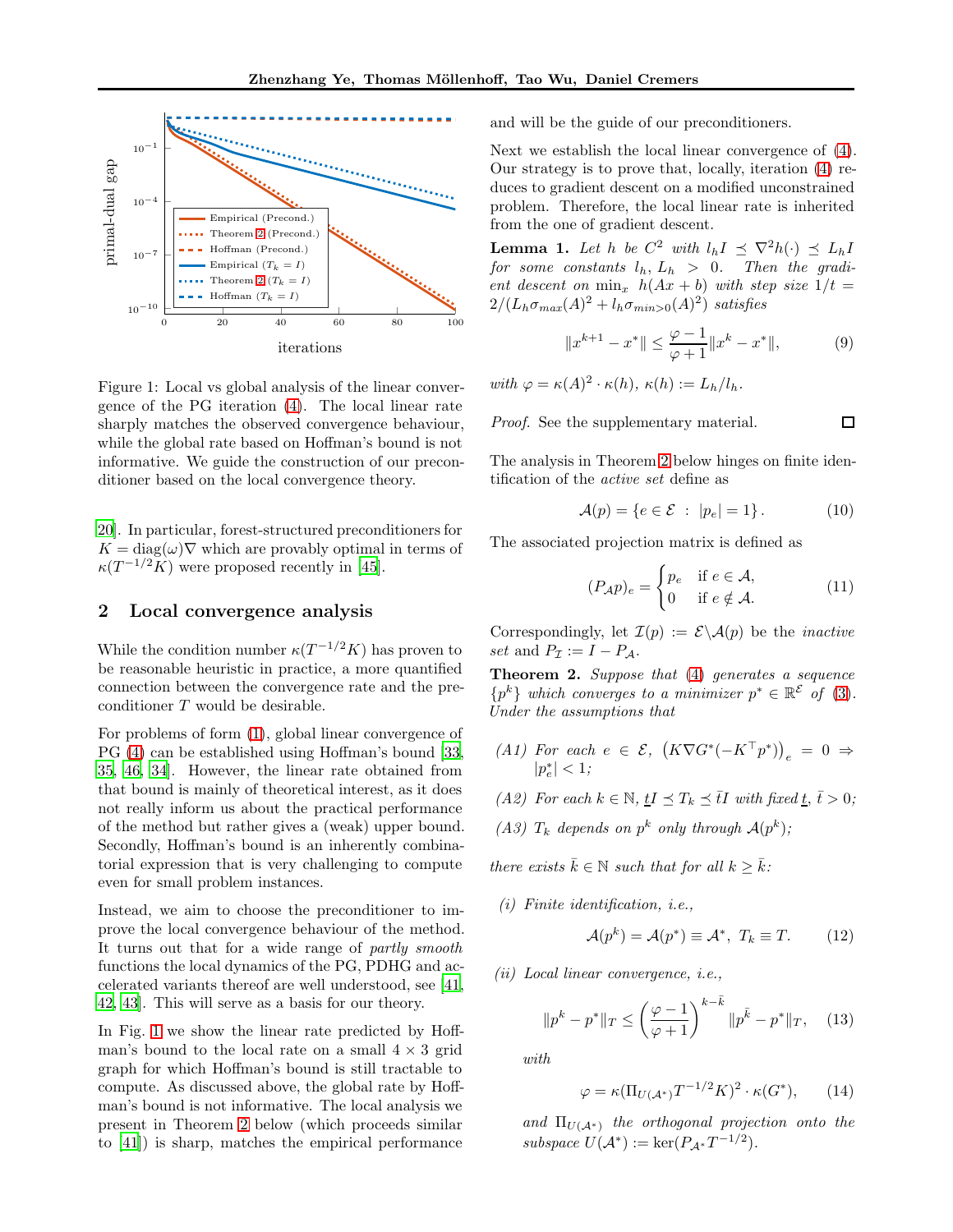Proof. (i) Finite identification of the active set follows by invoking [\[11,](#page-8-22) Corollary 3.6]. The strict complementary condition at  $p^*$  required by that corollary is  $(A1)$ . Further, the corollary requires

<span id="page-3-0"></span>
$$
dist(0, \nabla J(p^k) + N(p^k)) \to 0,
$$
\n(15)

where  $J = G^* \circ (-K^{\top})$  and

<span id="page-3-1"></span>
$$
N(\bar{p}) = \left\{ p \in \mathbb{R}^{\mathcal{E}} : p_e = 0 \text{ if } e \notin \mathcal{A}(\bar{p}), \right\}
$$

$$
\text{sgn}(\bar{p}_e) \cdot p_e \ge 0 \text{ if } e \in \mathcal{A}(\bar{p}) \right\},\tag{16}
$$

denotes the normal cone at  $\bar{p}$ . From the optimality conditions of [\(4\)](#page-1-0) it follows

$$
tT_k(p^k - p^{k+1}) - (\nabla J(p^k) - \nabla J(p^{k+1}))
$$
  

$$
\in \nabla J(p^{k+1}) + N(p^{k+1}). \tag{17}
$$

Then we have

dist
$$
(0, \nabla J(p^{k+1}) + N(p^{k+1}))
$$
  
\n $\leq ||tT_k(p^k - p^{k+1}) - (\nabla J(p^k) - \nabla J(p^{k+1}))||$   
\n $\leq (t||T_k|| + L_{G^*} \lambda_{\max}(K^{\top} K)) ||p^k - p^{k+1}||.$  (18)

Convergence of  $\{p^k\}$  to  $p^*$  implies  $\|p^k-p^{k+1}\| \to 0$  and [\(15\)](#page-3-0) follows by [\(A2\).](#page-2-3) Since the active set is constant for  $k \geq \overline{k}$  we have by [\(A3\)](#page-2-4) that  $T_k \equiv T$ .

(ii). Assume in the following that  $k > \bar{k}$ . Since  $T_k =$  $T$  due to (i), [\(4\)](#page-1-0) is equivalent the projected gradient descent applied to

$$
\min_{q \in \mathbb{R}^{\mathcal{E}}} \widetilde{J}(q) \quad \text{s.t. } \|T^{-1/2}q\|_{\infty} \le 1,\tag{19}
$$

under the change of variable  $p = T^{-1/2}q$ ,  $\tilde{J} = J \circ T^{-1/2}$ . The iteration in  $q$  is given by

$$
q^{k+1} = \underset{\|T^{-1/2}q\|_{\infty} \le 1}{\arg \min} \langle \nabla \widetilde{J}(q^k), q \rangle + \frac{t}{2} \|q - q^k\|^2, \quad (20)
$$

whose optimality condition reads

$$
t(q^{k} - q^{k+1}) \in T^{-1/2}N(T^{-1/2}q^{k+1}) + \nabla \widetilde{J}(q^{k}). \tag{21}
$$

From (i) we know that  $P_{A^*} p^{k+1} = P_{A^*} p^k$ , which yields

$$
P_{\mathcal{A}^*} T^{-1/2} q^{k+1} = P_{\mathcal{A}^*} T^{-1/2} q^k,
$$
  
\n
$$
\Rightarrow q^{k+1} - q^k \in \ker(P_{\mathcal{A}^*} T^{-1/2}) = U(\mathcal{A}^*).
$$
 (22)

In addition, in view of [\(16\)](#page-3-1) we have

$$
T^{-1/2}N(T^{-1/2}q^k) \subset U(\mathcal{A}^*)^{\perp}.
$$
 (23)

Thus, applying  $\Pi_{U(\mathcal{A}^*)}$  on both sides of [\(21\)](#page-3-2) yields an equivalent characterization:

$$
0 = \Pi_{U(\mathcal{A}^*)} \nabla \widetilde{J}(q^k) + t(q^{k+1} - q^k). \tag{24}
$$

Indeed, this is the gradient descent on  $\widetilde{J}$  restricted to  $U(\mathcal{A}^*)$ , which we rewrite as

$$
q^{k+1} = q^k + t^{-1} \Pi_{U(\mathcal{A}^*)} T^{-1/2} K^\top \nabla G^* (-K^\top T^{-1/2} q^k)
$$
  
=  $q^k + t^{-1} \Pi_{U(\mathcal{A}^*)} T^{-1/2} K^\top \nabla G^* (-K^\top T^{-1/2})$   

$$
(\Pi_{U(\mathcal{A}^*)} q^k + \Pi_{U(\mathcal{A}^*)} q^k)).
$$
 (25)

Hence [\(20\)](#page-3-3) is equivalent to gradient descent on the function  $G^* \circ (A \cdot + b)$  with  $A = -K^{\top}T^{-1/2} \Pi_{U(\mathcal{A}^*)}$ ,  $b = -K^{\top}T^{-1/2}\Pi_{U(\mathcal{A}^*)^{\perp}}p^{\bar{k}}.$  Using Lemma [6](#page-11-0) yields the linear convergence in  $\{q^k\}$ . As  $||q^k|| = ||T^{1/2}p^k|| =$  $||p^k||_T$ , we achieve the linear convergence, with respect to the T-norm, of the original sequence  $\{p^k\}.$ 

Corollary 3. Let  $\varphi$  be given as in [\(14\)](#page-2-0). Locally (i.e., for  $k \geq \overline{k}$ ), with fixed  $T \equiv T_{\overline{k}}$  we have  $||p^k - p^*|| \leq \varepsilon$ whenever

<span id="page-3-4"></span>
$$
k \ge \bar{k} + \frac{\varphi + 1}{2} \log \left( \frac{\|p^{\bar{k}} - p^*\| \sqrt{\kappa(T)}}{\varepsilon} \right). \tag{26}
$$

We remark that there are bounds in literature on  $\bar{k}$ , see [\[42,](#page-9-20) Prop. 3.6] or the recent works [\[51,](#page-9-22) [50\]](#page-9-23). Analyzing which choice of variable metric  $T_k$  lead to fast identification of  $A^*$  is beyond the scope of this work.

## 3 Combinatorial preconditioner

Suggested by the local convergence analysis and Corollary [3](#page-3-4) from the previous section, an ideal preconditioner T ought to minimize the condition number  $\kappa(\Pi_{U(\mathcal{A}^*)}T^{-1/2}K)$  once the active set  $\mathcal{A}^*$  is identified. In practice, however, computationally amenable choices of T are rather constrained due to a generic trade-off between convergence speed of (outer) iterations and per-iteration cost, i.e., the T -scaled proximal evaluation in [\(4\)](#page-1-0) or [\(7\)](#page-1-2). A dense matrix  $T$ , in general, will render inner iterations very expensive, as in the case of proximal Newton method [\[40\]](#page-9-1). For this reason, many authors consider diagonal preconditioners [\[54,](#page-10-0) [26,](#page-8-2) [27](#page-8-3)] or (diagonal  $+$  low-rank) preconditioners [\[6,](#page-8-9) [7\]](#page-8-6) to keep the inner iterations fast and tractable.

<span id="page-3-3"></span><span id="page-3-2"></span>Towards yet better balance of this trade-off, a recent paper [\[45\]](#page-9-3) makes use of fast TV solver on trees [\[19,](#page-8-16) [36\]](#page-9-5) and proposes a class of block diagonal preconditioners via graph partitioning (aiming at optimizing  $\kappa(T^{-1/2}K)$  heuristically, however). There the optimal condition number  $\kappa(T^{-1/2}K)$  is achieved by matroid partitioning. As a remark, combinatorial preconditioners for solving linear systems involving graph Laplacians date back to the early work by Vaidya in 1990's [\[61\]](#page-10-5); refer to [\[59\]](#page-10-6) for a more detailed survey.

In this section, we construct combinatorial preconditioners which are more faithful, compared to the ones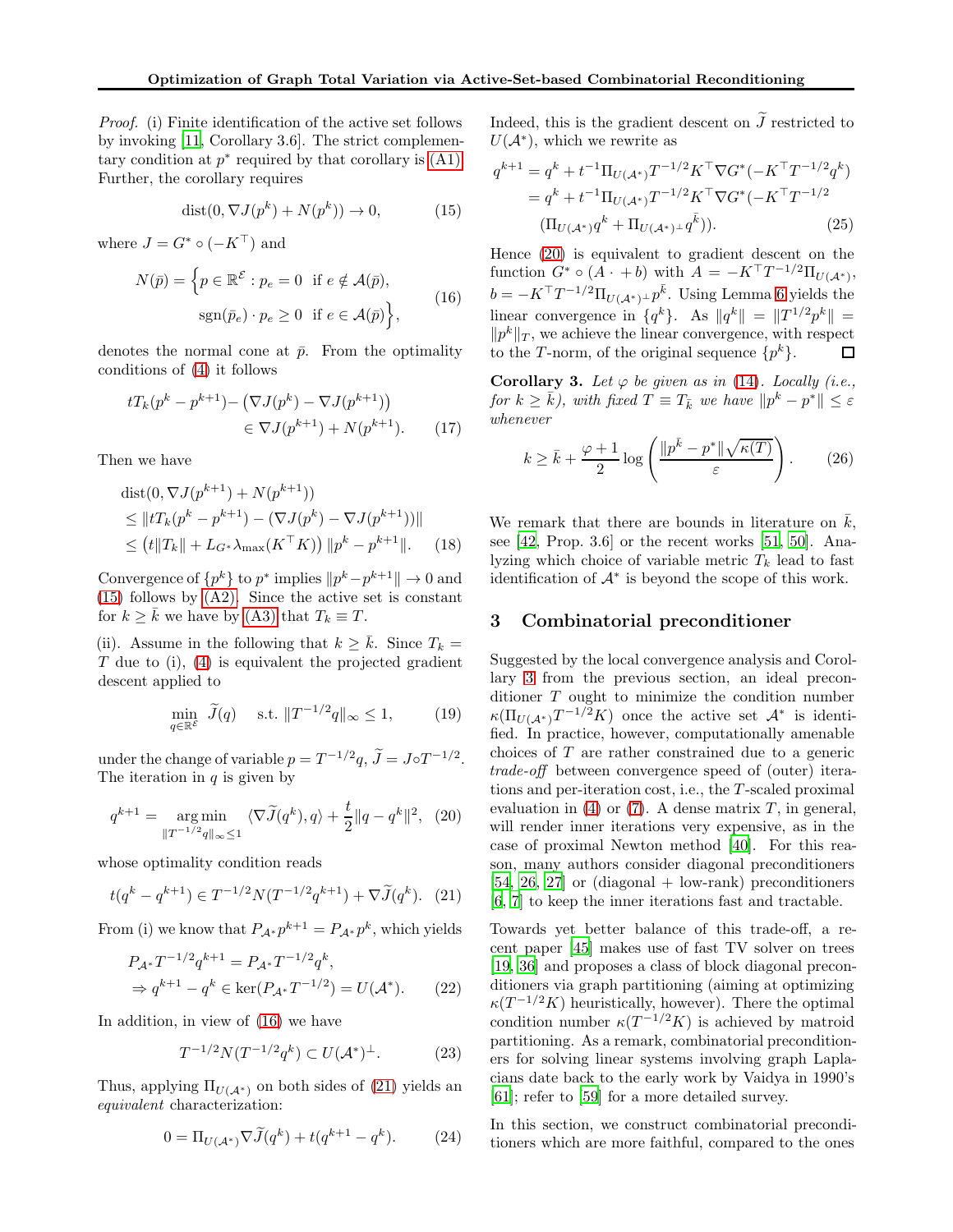from [\[45\]](#page-9-3), to the (local) convergence analysis. In a nutshell, given the current active/inactive sets of edges, we partition the graph into inactively nested forests in the sense of [\(37\)](#page-4-0), so that the resulting preconditioner yields a guaranteed (local) convergence rate, which is made precise in Theorem [5.](#page-4-1)

To construct our preconditioner, let the edge set  $\mathcal E$  be partitioned into L mutually disjoint subsets, i.e.,  $\mathcal{E} =$  $\iint_{l=1}^{L} \mathcal{E}_l$ , such that each subgraph  $\mathcal{G}_l = (\mathcal{V}, \mathcal{E}_l, \omega|_{\mathcal{E}_l})$  is a forest. Correspondingly, we define  $P_l$  as the canonical projection from  $\mathbb{R}^{\mathcal{E}}$  to  $\mathbb{R}^{\mathcal{E}_l}$ , i.e.,  $P_l p = p|_{\mathcal{E}_l}$  for any  $p \in \mathbb{R}^{\mathcal{E}}$ . Thus, the matrix K can be decomposed into submatrices  $\{K_l\}_{l=1}^L$  where each  $K_l = P_l K \in \mathbb{R}^{|\mathcal{E}_l| \times |\mathcal{V}|}$ . Analogously, let  $\nabla_l = P_l \nabla$ . Note that each  $\nabla_l^{\top}$  (or  $K_l^{\top}$ ) has full column rank, and hence

$$
T_l := K_l K_l^{\top}, \quad \forall l \in \{1, ..., L\},
$$
 (27)

is symmetric positive definite.

We then define our preconditioner as

$$
T := \sum_{l=1}^{L} P_l^{\top} T_l P_l.
$$
 (28)

In view of Theorem [2,](#page-2-0) we analyze in the following the condition number of the following matrix:

$$
\Pi_{\mathcal{I}} := K^{\top} T^{-1/2} \Pi_{U(\mathcal{A})} T^{-1/2} K
$$
\n
$$
= K^{\top} T^{-1/2} (I - T^{-1/2} P_{\mathcal{A}} (T^{-1/2} P_{\mathcal{A}})^{\dagger}) T^{-1/2} K.
$$
\n(29)

As a preparatory result, the following lemma decomposes  $\Pi$ <sub>*I*</sub> into orthogonal projections onto subspaces.

<span id="page-4-7"></span>**Lemma 4.** Given  $\mathcal{E} = A \sqcup \mathcal{I}$ , let  $\mathcal{G}$  be partitioned into L nonempty forests  $\{\mathcal{G}_l\}_{l=1}^L$ . Then the matrix defined in [\(29\)](#page-4-2) can be characterized as

$$
\Pi_{\mathcal{I}} = \sum_{l=1}^{L} \Pi_{\mathcal{I},l},\tag{30}
$$

where each  $\Pi_{\mathcal{I},l}$  is the orthogonal projection onto the linear subspace  $S_{\mathcal{I},l}$  defined by

$$
\mathcal{S}_{\mathcal{I},l} := \text{span}\{\nabla_e^{\top} : e \in \mathcal{I} \cap \mathcal{E}_l\}. \tag{31}
$$

*Proof.* (i) We show the identity [\(30\)](#page-4-3) with  $I_l := P_l I P_l^{\top}$ ,  $P_{\mathcal{A},l} := P_l P_{\mathcal{A}} P_l^{\top}, P_{\mathcal{I},l} := P_l P_{\mathcal{I}} P_l^{\top}, \text{ and}$ 

$$
\Pi_{\mathcal{I},l} := K_l^\top T_l^{-1/2} (I_l - (T_l^{-1/2} P_{\mathcal{A},l}) (T_l^{-1/2} P_{\mathcal{A},l})^\dagger)
$$
\n
$$
T_l^{-1/2} K_l.
$$
\n(32)

Note that

$$
K^{\top}T^{-1/2} = \sum_{l=1}^{L} K^{\top} P_l^{\top} T_l^{-1/2} P_l
$$

$$
= \sum_{l=1}^{L} K_l^{\top} T_l^{-1/2} P_l,
$$
(33)

<span id="page-4-4"></span>
$$
T^{-1/2}P_{\mathcal{A}} = \left(\sum_{l=1}^{L} P_l^{\top} T_l^{-1/2} P_l\right) \left(\sum_{l'=1}^{L} P_{l'}^{\top} P_{\mathcal{A},l'} P_{l'}\right)
$$

$$
= \sum_{l=1}^{L} P_l^{\top} T_l^{-1/2} P_{\mathcal{A},l} P_l, \tag{34}
$$

$$
(T^{-1/2}P_{\mathcal{A}})^{\dagger} = \sum_{l=1}^{L} P_l^{\top} (T_l^{-1/2} P_{\mathcal{A},l})^{\dagger} P_l.
$$
 (35)

By plugging  $(33)$ – $(35)$  into  $(29)$ , we accomplish  $(i)$ .

(ii) We show each  $\Pi_{\mathcal{I},l}$  is the orthogonal projection onto  $S_{\mathcal{I},l}$ . First, it is easy to see  $\Pi_{\mathcal{I},l}$  is symmetric and  $\Pi_{\mathcal{I},l}^2 = \Pi_{\mathcal{I},l}$ , and hence an orthogonal projection. Secondly, note that  $\text{rank } \Pi_{\mathcal{I},l} = |\mathcal{I} \cap \mathcal{E}_l| = \text{rank } K_l^\top P_{\mathcal{I},l}.$ Furthermore, we have the following equation:

$$
\Pi_{\mathcal{I},l} K_l^{\top} P_{\mathcal{I},l} = K_l^{\top} P_{\mathcal{I},l} - K_l^{\top} T_l^{-1/2}
$$
\n
$$
(T_l^{-1/2} P_{\mathcal{A},l}) (T_l^{-1/2} P_{\mathcal{A},l})^{\dagger} T_l^{1/2} P_{\mathcal{I},l}
$$
\n
$$
= K_l^{\top} P_{\mathcal{I},l}, \qquad (36)
$$

<span id="page-4-5"></span><span id="page-4-0"></span> $\Box$ 

which completes step (ii).

<span id="page-4-2"></span><span id="page-4-1"></span>**Theorem 5.** Given  $\mathcal{E} = \mathcal{A} \sqcup \mathcal{I}$ , let  $\mathcal{G}$  be partitioned *into* L nonempty, inactively nested *forests*  $\{G_l\}_{l=1}^L$  *in* the sense that

$$
\mathcal{S}_{\mathcal{I},1} = \dots = \mathcal{S}_{\mathcal{I},\widehat{l}} \supsetneq \mathcal{S}_{\mathcal{I},\widehat{l}+1} \supseteq \dots \supseteq \mathcal{S}_{\mathcal{I},L} \supsetneq \{0\}, \quad (37)
$$

with the subspaces defined in  $(31)$ . Then we have  $\lambda_{\min>0}(\Pi_{\mathcal{I}}) = \hat{l}$  and the (local) convergence rate in Theorem [2](#page-2-0) is  $\varphi = (L/l) \cdot \kappa(G^*).$ 

<span id="page-4-3"></span>*Proof.* By Lemma [4,](#page-4-7) we have  $\lambda_{\max}(\Pi_{\mathcal{I}}) \leq$  $\sum_{l=1}^{L} \lambda_{\max}(\Pi_{\mathcal{I},l}) \leq L$ . In fact, the equality holds since  $\Pi_{\mathcal{I}}v = Lv$  for some nonzero  $v \in \mathcal{S}_{\mathcal{I},L}$ . On the other hand, for any  $v \in \text{ran} \Pi_{\mathcal{I}}$ , we have  $\langle v, \Pi_{\mathcal{I}} v \rangle \geq \sum_{l=1}^{\hat{l}} \langle v, \Pi_{\mathcal{I},l} v \rangle = \hat{l} ||v||^2$ . The equality holds for some nonzero  $v \in \operatorname{ran} \Pi_{\mathcal{I}} \cap (\mathcal{S}_{\mathcal{I},\widehat{l}+1})^{\perp}$ . This yields  $\lambda_{\min>0}(\Pi_{\mathcal{I}})=l$ .  $\Box$ 

# <span id="page-4-6"></span>4 Implementation

In this section, we specify how to construct our preconditioner and apply active-set-based reconditioning to both PG and PDHG algorithms. We only trigger reconditioning every  $n$  iterations. When reconditioning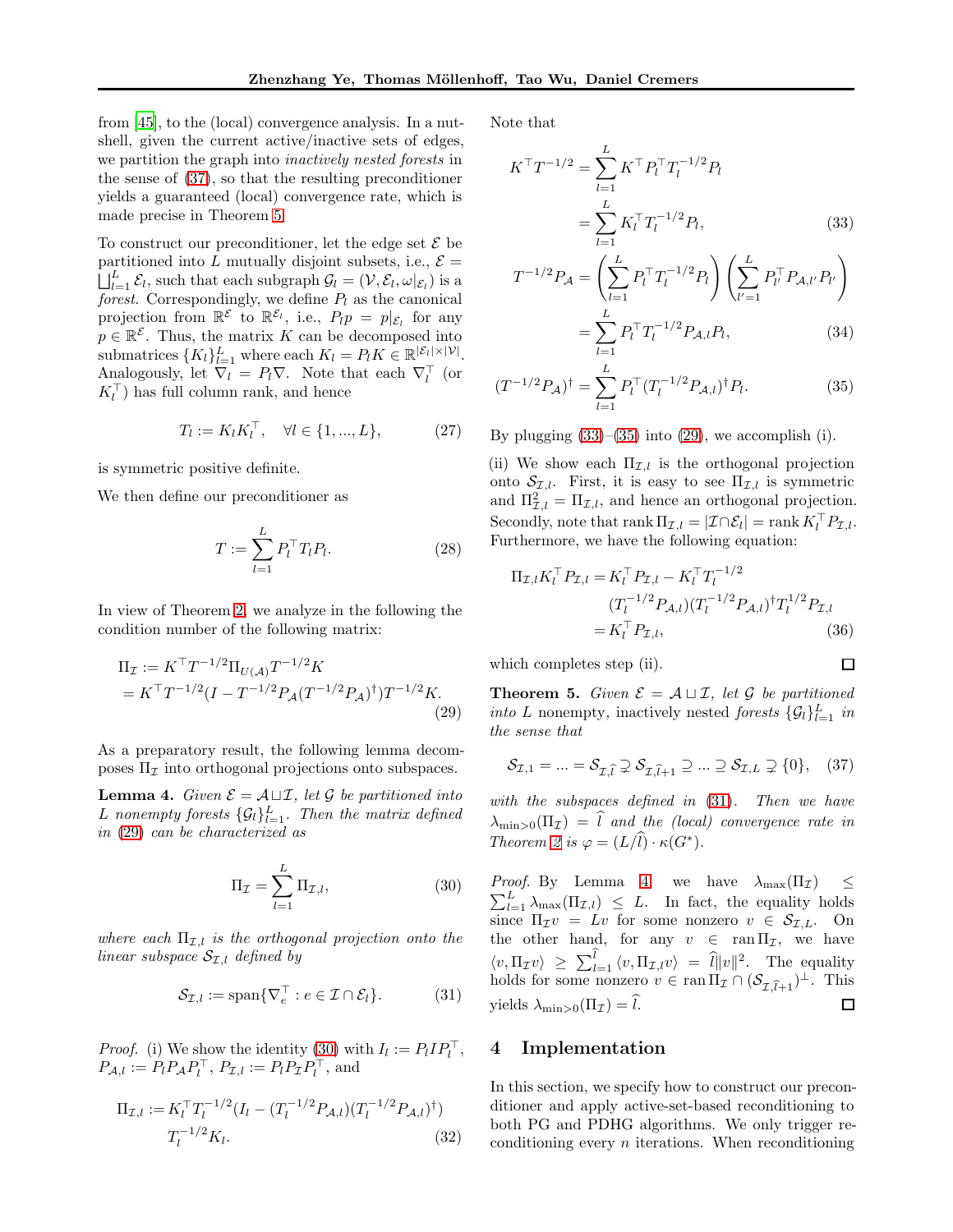is performed at iteration  $k$ , a greedy heuristic is used for constructing the preconditioner  $T_k$ ; see Section [4.1.](#page-5-0) Then, using the separability of  $\|\cdot\|_{\infty}$ , we perform the updates across the subgraphs  $\{\mathcal{G}_l\}_{l=1}^L$ :

$$
p^{k+1}|\varepsilon_{l} = \arg\min_{p \in \mathbb{R}^{\mathcal{E}_{l}}} - \langle K\bar{u}^{k}|\varepsilon_{l}, p \rangle
$$

$$
+ \delta\{\|p\|_{\infty} \le 1\} + \frac{t}{2} \|p - p^{k}\|_{T_{k,l}}^{2}, \quad (38)
$$

where  $\bar{u}^k$  is defined as:

$$
\bar{u}^k = \begin{cases} \nabla G^*(-K^\top p^k), & \text{for PG}, \\ 2u^{k+1} - u^k, & \text{for PHG.} \end{cases} \tag{39}
$$

The proximal evaluation required by [\(38\)](#page-5-1) is detailed in Section [4.2,](#page-5-2) which invokes the message-passing algorithm on trees. The overall complexity of the reconditioned algorithm is discussed in Section [4.3.](#page-5-3)

## <span id="page-5-0"></span>4.1 Constructing preconditioner

Following Theorem [5](#page-4-0) we aim to find a preconditioner  $T_k$  which minimizes the condition number  $\varphi = (L/l) \cdot$  $\kappa(G^*)$ , and hence the local linear convergence rate. Theoretically, optimal  $T_k$  can be found in polynomial time by Matroid partitioning as in [\[45\]](#page-9-3). The computation time is prohibitively large for the graphs in practical problems, however. Here we present a greedy heuristic to find inactively nested forests.

Given an input graph  $\mathcal G$  we partition the graph based on the active set at the current dual variable  $p^k$ . We assign to each edge  $e \in \mathcal{E}$  an additional weight  $\rho_e = 1 - |1 - |p_e^k||$ . Then, a minimum spanning forest according to that weight is generated using Kruskal's algorithm [\[37\]](#page-9-24). This spanning forest is then subtracted from current graph and will be added to the set  $\{\mathcal{G}_l\}_{l=1}^L$ . We perform this generation and subtraction iteratively until no edges remain in the original graph.

The partitioning weight is introduced for two reasons: Firstly, we found it unstable to determine the active set  $\mathcal{A}(p^k)$  numerically according to a threshold; Secondly, computing the preconditioner  $T_k$  is quite expensive for large graphs. This strategy could extend the suitable duration of current preconditioner since a potential active edge often has a larger partitioning weight.

## <span id="page-5-2"></span>4.2 Backward solver

The introduction of the proposed preconditioner  $T_k$ makes the backward update [\(38\)](#page-5-1) more expensive. Here we describe how to solve it efficiently, following the approach in [\[45](#page-9-3)]. Combining the linear and the quadratic term, [\(38\)](#page-5-1) can be re-written as:

<span id="page-5-4"></span>
$$
p^{k+1}|\varepsilon_{l} = \arg\min_{\|p\|_{\infty} \leq 1} \frac{1}{2} \|K_{l}^{\top} p + f_{l}\|^{2}, \qquad (40)
$$

where  $f_l = -K_l^{\top} p^k | \varepsilon_l - \bar{u}^k / t$ . The (Fenchel) dual problem of [\(40\)](#page-5-4) is given by

<span id="page-5-5"></span>
$$
v_l = \arg\min_{u \in \mathbb{R}^{\mathcal{V}}} \frac{1}{2} ||u - f_l||^2 + ||K_l u||_1, \qquad (41)
$$

<span id="page-5-1"></span>which is simply a weighted total variation problem on the individual trees in the forest  $\mathcal{G}_l$ . We solve the problem [\(41\)](#page-5-5) using the message-passing algorithm in-troduced in [\[36](#page-9-5)]. To retrieve  $p^{k+1} | \varepsilon_i$  from  $v_i$  one can use the optimality condition:

$$
K_l^{\top} p^{k+1} |_{\mathcal{E}_l} = v_l - f_l. \tag{42}
$$

#### <span id="page-5-3"></span>4.3 Discussion on complexity

For non-preconditioned proximal gradient, the complexity of each iteration is  $\mathcal{O}(|\mathcal{E}|)$ . For the preconditioned variant it is  $\mathcal{O}(\sum_{t=1}^{\mathcal{T}}|\mathcal{E}_t|\log(|\mathcal{E}_t|))$  where  $\mathcal{T}$ is the total number of trees using the aforementioned message-passing algorithm [\[36](#page-9-5)]. The preconditioned update can still be parallelized to some extent, as the message-passing can run for each tree in parallel.

Construction of the preconditioner  $T_k$  based on the greedy inactively nested forest strategy with Prim's or Kruskal's algorithm is  $\mathcal{O}(|\mathcal{E}|^2 \log(|\mathcal{E}|)/|\mathcal{V}|)$  [\[17\]](#page-8-23).

After entering the local linear convergence phase, the overall iteration complexity is  $\mathcal{O}(\varphi \log(1/\varepsilon))$  to find an  $\varepsilon$ -accurate solution (see Corollary [3\)](#page-3-4). While each iteration of the preconditioned algorithm is slighty more costly (by roughly a factor of  $log(|\mathcal{E}|)$ ), the condition number  $\varphi$  is drastically reduced. For regular grids we have that  $\varphi \in \mathcal{O}(|\mathcal{V}|)$  (cf. [\[45,](#page-9-3) Theorem 4]) in the nonpreconditioned case. The proposed preconditioner improves this to a *constant*  $\varphi \in \mathcal{O}(1)$ , independent of problem size at the expense of a slightly more expensive dual update step (up to a logarithmic factor).

# 5 Applications

In the following experiments we compare four preconditioning strategies: non-preconditioned  $T_k = I$ , diagonally scaled  $T_k = \text{diag}(KK^{\top})$ , nested (linear) forest from [\[45](#page-9-3)] and the

### 5.1 Numerical validation on synthetic data

As a first numerical example, we consider the fused Lasso [\[60](#page-10-7)] (also called ROF model in imaging [\[57\]](#page-10-8))

<span id="page-5-6"></span>
$$
\min_{u \in \mathbb{R}^V} \frac{1}{2} \|u - f\|^2 + \|Ku\|_1.
$$
 (43)

We solve [\(43\)](#page-5-6) on random graphs with fixed  $|\mathcal{V}| = 512$ using proximal gradient  $(PG)$  with  $f$  chosen uniformly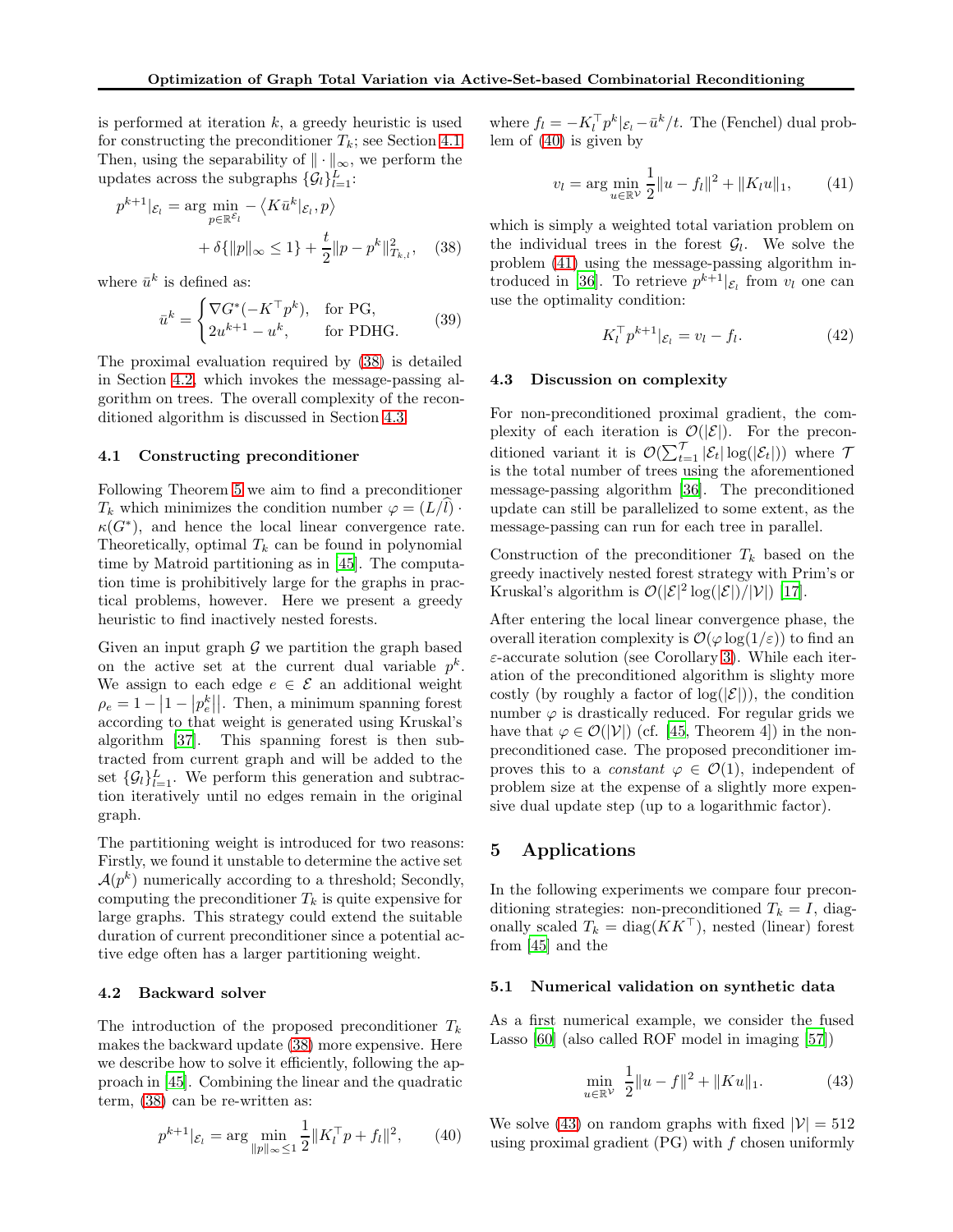

<span id="page-6-1"></span>Figure 2: We show  $\log_{10}$ -iterations required by PG to reach a primal-dual gap smaller than  $10^{-10}$  over percentage of active edges at the optimal solution for random graphs with varying edge-to-vertex ratio. The reconditioning strategy requires several orders of magnitude less iterations than no preconditioner and the preconditioner [\[45](#page-9-3)].



<span id="page-6-0"></span>Figure 3: We show  $log_{10}$ -primal dual gap vs itera-tions for PG [\(4\)](#page-1-0) with various choices of  $T_k$ . The nonpreconditioned choice  $T_k = I$  performs the worst, followed by the preconditioners proposed in [\[45](#page-9-3)]. We indicate reconditioning by a dot and carry it out every *n* iterations for  $n \in \{20, 10, 5, 1\}$ . Smaller *n* leads to an increasingly improved performance.

random in [0, 1]. We consider two factors: edge-tovertex ratio and percentage of active edges at the optimal solution. For the proposed reconditioning we set the frequency to  $n = 1$ .

The results are shown in Fig. [2.](#page-6-1) For reasonable amounts of active edges at the solution  $(30\% - 80\%)$ the proposed preconditioning strategy requires orders of magnitude less iterations to reach a primal-dual gap under  $10^{-10}$ . Moreover, it is shown that we require the fewest iterations across all scenarios.

In Fig. [3](#page-6-0) we show  $log_{10}$ -primal-dual gap over iterations for PG applied to  $(43)$  on a  $100 \times 100$  grid graph with different choices of  $T_k$  and moderate regularization strength (30% of active edges at the optimal solution). The proposed preconditioner outperforms vanilla PG  $(T_k = I)$  and the recent (fixed) preconditioners proposed in [\[45\]](#page-9-3). Reconditioning more often leads to faster convergence, but as recomputing the preconditioner is expensive there is a trade-off between reducing the number of iterations and fast updates. In practice, a choice of the reconditioning frequency  $n$  between 5 and 30 leads to the best performance.

#### 5.2 Fused Lasso on real-world graphs

To consider a more realistic scenario, we solve the model [\(43\)](#page-5-6) on real-world graphs from a popular graphcut benchmark considered in [\[29](#page-9-25)]. Furthermore, instead of using standard PG we used the accelerated FISTA variant [\[13](#page-8-24), [1](#page-8-25), [42\]](#page-9-20) with overrelaxation parameter  $\beta_k = (k-1)/(k+2)$ . Reconditioning takes place at every 30 iterations. We discard the momentum for one iteration after reconditioning, which improved the stability. In Table [1,](#page-7-0) we show the running time and number of iterations of FISTA with non-preconditioned, diagonal preconditioner, nested forest [\[45\]](#page-9-3), linear forest [\[45](#page-9-3)] and the proposed inactively nested forest.

Our preconditioner outperforms the other methods in all cases on number of iterations, despite a rather large choice of  $n = 30$ . However, the linear forest from [\[45](#page-9-3)] perform better with respect to the running time on 5 out of 10 datasets. The two datasets with grid structures leads to chain partition on which messagepassing is much faster than on trees. The sizes of last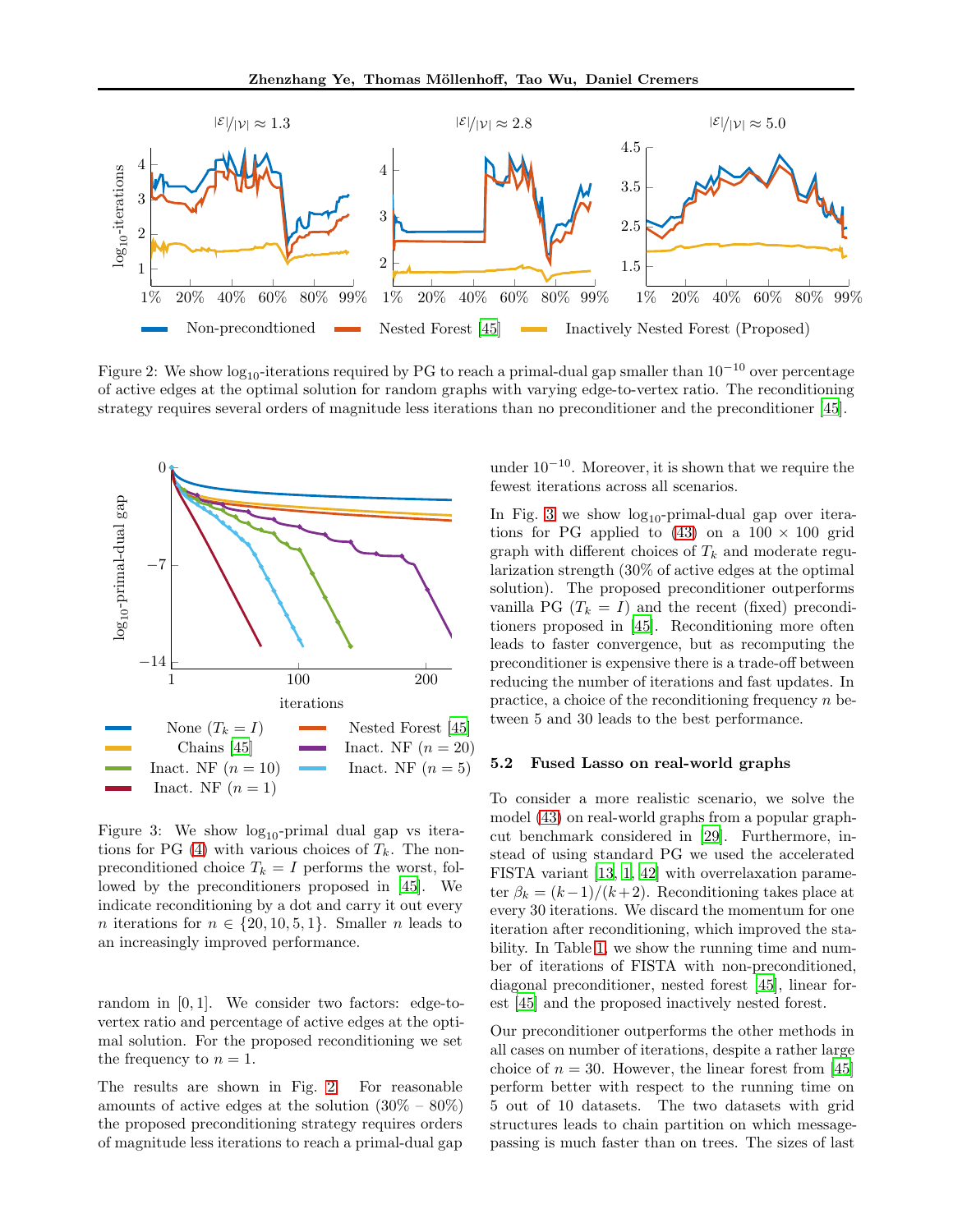Optimization of Graph Total Variation via Active-Set-based Combinatorial Reconditioning

| Instance        |                                      |            | None    |            | Diagonal                 |            | Nest. Forest |            | Lin. Forest |                     | Inact. NF |
|-----------------|--------------------------------------|------------|---------|------------|--------------------------|------------|--------------|------------|-------------|---------------------|-----------|
| name            | $ \mathcal{A}_* $<br>$ \mathcal{E} $ | $it[10^3]$ | time[s] | $it[10^3]$ | time[s]                  | $it[10^3]$ | time[s]      | $it[10^3]$ | times       | $\mathrm{it}[10^3]$ | time[s]   |
| $rmf-long$      | 0.02                                 |            |         | 19         | 473                      | 12         | 2539         | 18         | 233.3       | $1.9\,$             | 474.9     |
| rmf-wide        | 0.19                                 |            |         | 62         | 665                      | 27         | 2274         | 43         | 213.1       | 0.19                | 18.54     |
| horse           | 0.02                                 |            |         |            |                          | 2.9        | 340.8        | 37         | 355.6       | 0.73                | 155.3     |
| alue            | 0.03                                 |            |         |            | $\overline{\phantom{a}}$ | 4.5        | 117.2        | 100        | 270.9       | 0.71                | 155.3     |
| lux             | 0.01                                 |            |         |            | $\overline{\phantom{a}}$ | 13         | 1254         |            |             | 0.40                | 54.34     |
| punch           | 0.01                                 | 488        | 968     |            | $\overline{\phantom{a}}$ | 14.9       | 1445         | 203        | 872.1       | 0.34                | 62.66     |
| $BVZ^*$         | 0.35                                 | 27         | 74.0    | 22         | 730                      | 1.12       | 434.8        | 0.57       | 6.59        | 0.49                | 261       |
| $manga^*$       | 0.05                                 |            |         |            |                          | 38         | 48591        | 5.3        | 230         | 1.41                | 4609      |
| KZ <sub>2</sub> | 0.5                                  | 419        | 3042    | $1.6\,$    | 159                      | 0.43       | 614.1        | 0.6        | 56.0        | 0.42                | 965.9     |
| ferro           | 0.09                                 | 9.25       | 186     | 5.83       | 639.6                    | 0.36       | 430.3        | 0.93       | 86.23       | 0.27                | 609.3     |

<span id="page-7-0"></span>Table 1: We show the number of iterations and running time to reach a relative primal dual gap less than 10−<sup>10</sup> on [\(43\)](#page-5-6) on real-world graphs. FISTA with various choices of  $T_k$  is used to solve these problems. "-" means the algorithm failed to reach the tolerance within  $5 \times 10^5$  iterations. "\*" means that graph has a grid structure.



<span id="page-7-1"></span>Figure 4:  $log_{10}$ -optimality gap over iterations (left) and time (right) for PDHG with various preconditioners applied to a TV deconvolution problem.

two graphs are huge ( $|\mathcal{V}| \approx 250.000, |\mathcal{E}| \approx 600.000$ ) and therefore partitioning is quite expensive. To summarize, the proposed preconditioning strategy consistently improves the number of iterations, but to ensure a shorter overall running time, an efficient implementation or improved strategy on reconstructing the tree decomposition might be required.

### 5.3 Linear inverse problems

In this image processing experiment we consider a TV deconvolution problem on a regular 2D grid of size 116×87. The data term is given by  $G(u) = \frac{1}{2} ||Au - f||^2$ , where the forward model A is a convolution with motion blur kernel with radius 3. We construct  $f$  by applying the forward model and adding Gaussian noise. The overall problem is solved using PDHG. The primal update is a quadratic problem and we use a few iterations of (warm started) conjugate gradient. Considering the size of the problem, we set the reconditioning frequency to  $n = 5$  for the proposed approach.

In Fig. [4](#page-7-1) we show the  $log_{10}$ -optimality gap over iterations and time for various choices of preconditioners. The diagonal preconditioner is the one from [\[54\]](#page-10-0) with  $\alpha = 1$ . The forest preconditioners perform comparably when the accuracy is lower. Once the local convergence regime is entered, the proposed algorithm achieves linear convergence rate. Especially for high accuracies, the proposed inactively nested forest reconditioning strategy outperforms the other approaches with respect to overall running time and iterations.

# 6 Discussion and conclusion

We presented an efficient reconditioning strategy for proximal algorithms on graphs. By relying on a sharp analysis of the local linear convergence rate we proposed an edge partitioning of the graph into forests which provably boosts the linear convergence rate. The scaled dual updates are still efficiently computable thanks to a message-passing algorithm on trees.

While one is tempted to commit to a super-linearly convergent solver once the optimal active set is identified (as e.g., mentioned in  $[41, 42, 43, 51]$  $[41, 42, 43, 51]$  $[41, 42, 43, 51]$  $[41, 42, 43, 51]$ ), it is unfortunately difficult to verify in practice whether the current active set is the optimal. Furthermore, as observed in the numerical experiments, the adaptive preconditioning strategy practically improves the convergence also before the local linear convergence regime is entered. The result suggests that local convergence analysis can serve as a practical guideline for constructing preconditioners for proximal algorithms.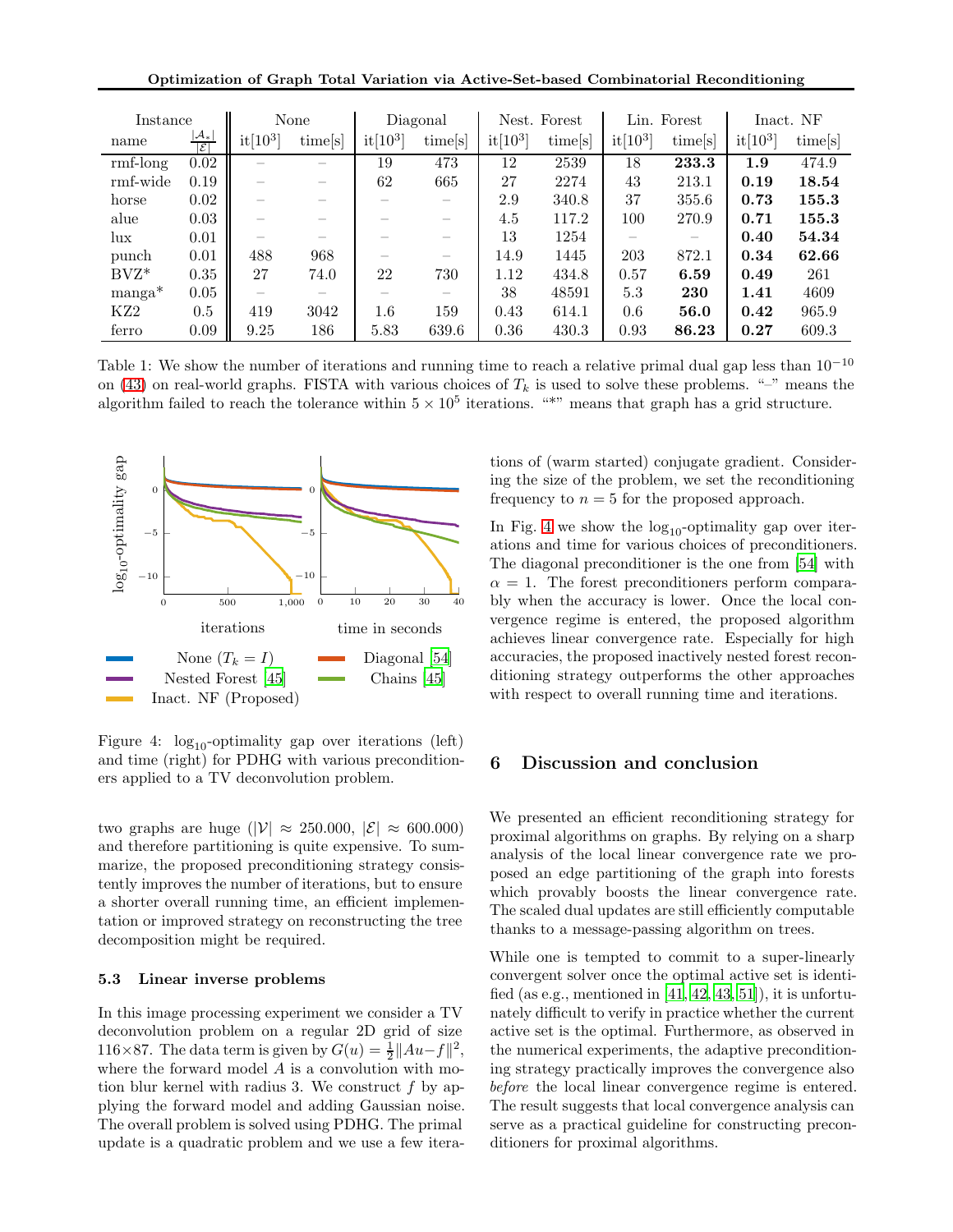#### References

- <span id="page-8-25"></span>[1] H. Attouch, J. Peypouquet, and P. Redont. Fast convergence of an inertial gradient-like system with vanishing viscosity.  $arXiv:1507.04782$ , 2015.
- <span id="page-8-18"></span>[2] A. Barbero and S. Sra. Fast Newton-type methods for total variation regularization. In Proceedings of the 32nd International Conference on Machine Learning, ICML, 2011.
- <span id="page-8-17"></span>[3] A. Barbero and S. Sra. Modular proximal optimization for multidimensional total-variation regularization. arXiv:1411.0589, 2014.
- <span id="page-8-26"></span>[4] H. H. Bauschke and P. L. Combettes. Convex Analysis and Monotone Operator Theory in Hilbert Spaces. Springer Science & Business Media, 2011.
- <span id="page-8-19"></span>[5] A. Beck and M. Teboulle. A fast iterative shrinkage-thresholding algorithm for linear inverse problems. SIAM J. Imaging Sci., 2:183–202, 2009.
- <span id="page-8-9"></span>[6] S. Becker and M. J. Fadili. A quasi-Newton proximal splitting method. In Proceedings of the 26th International Conference on Neural Information Processing Systems, NIPS, 2012.
- <span id="page-8-6"></span>[7] S. Becker, J. Fadili, and P. Ochs. On quasi-Newton forward–backward splitting: Proximal calculus and convergence. arXiv:1801.08691, 2018.
- <span id="page-8-14"></span>[8] K. Benzi, V. Kalofolias, X. Bresson, and P. Vandergheynst. Song recommendation with nonnegative matrix factorization and graph total variation. In Proceedings of the 42nd IEEE International Conference on Acoustics, Speech and Signal Processing, ICASSP, 2016.
- <span id="page-8-4"></span>[9] K. Bredies and H. Sun. Preconditioned Douglas– Rachford splitting methods for convex-concave saddle-point problems. SIAM J. Numer. Anal., 53:421–444, 2015.
- <span id="page-8-12"></span>[10] X. Bresson, T. Laurent, D. Uminsky, and J. Von Brecht. Multiclass total variation clustering. In Proceedings of the 27th International Conference on Neural Information Processing Systems, NIPS, 2013.
- <span id="page-8-22"></span>[11] J. V. Burke and J. J. Moré. On the identification of active constraints. SIAM J. Numer. Anal., 25 (5):1197–1211, 1988.
- <span id="page-8-15"></span>[12] A. Chambolle and J. Darbon. On total variation minimization and surface evolution using parametric maximum flows. Int. J. Comput. Vis., 84: 288–307, 2009.
- <span id="page-8-24"></span>[13] A. Chambolle and C. Dossal. On the convergence of the iterates of the "fast iterative shrink-

age/thresholding algorithm". J. Optim. Theory Appl., 166:968–982, 2015.

- <span id="page-8-11"></span>[14] A. Chambolle and T. Pock. A first-order primaldual algorithm for convex problems with applications to imaging. J. Math. Imaging Vis., 40: 120–145, 2011.
- <span id="page-8-20"></span>[15] A. Chambolle and T. Pock. On the ergodic convergence rates of a first-order primal–dual algorithm. Math. Program., 159:253–287, 2016.
- <span id="page-8-1"></span>[16] A. Chambolle and T. Pock. An introduction to continuous optimization for imaging. Acta Numer., 25:161–319, 2016.
- <span id="page-8-23"></span>[17] D. Cheriton and R. E. Tarjan. Finding minimum spanning trees.  $SIAM$  J. Comput.,  $5(4):724-742$ , 1976.
- <span id="page-8-0"></span>[18] P. L. Combettes and J.-C. Pesquet. Proximal splitting methods in signal processing. In Fixed-Point Algorithms for Inverse Problems in Science and Engineering, pages 185–212. Springer, 2011.
- <span id="page-8-16"></span>[19] L. Condat. A direct algorithm for 1D total variation denoising. IEEE Signal Process. Lett., 20: 1054–1057, 2013.
- <span id="page-8-21"></span>[20] S. Diamond and S. Boyd. Stochastic matrix-free equilibration. J. Optim. Theory Appl., 172:436– 454, 2017.
- <span id="page-8-5"></span>[21] C. Fougner and S. Boyd. Parameter selection and pre-conditioning for a graph form solver. arXiv:1503.08366, 2015.
- <span id="page-8-8"></span>[22] M. P. Friedlander and G. Goh. Efficient evaluation of scaled proximal operators. Electron. Trans. Numer. Anal., 46:1–22, 2017.
- <span id="page-8-13"></span>[23] C. Garcia-Cardona, E. Merkurjev, A. L. Bertozzi, A. Flenner, and A. G. Percus. Multiclass data segmentation using diffuse interface methods on graphs. IEEE Trans. Pattern Anal. Mach. Intell., 36(8):1600–1613, 2014.
- <span id="page-8-7"></span>[24] G. Garrigos, L. Rosasco, and S. Villa. Convergence of the forward-backward algorithm: Beyond the worst case with the help of geometry. arXiv:1703.09477, 2017.
- <span id="page-8-10"></span>[25] G. Gilboa and S. Osher. Nonlocal operators with applications to image processing. Multiscale Modeling  $\&$  Simulation, 7(3):1005–1028, 2008.
- <span id="page-8-2"></span>[26] P. Giselsson and S. Boyd. Diagonal scaling in Douglas-Rachford splitting and ADMM. In Proceedings of the 53rd IEEE Conference on Decision and Control, CDC, 2014.
- <span id="page-8-3"></span>[27] P. Giselsson and S. Boyd. Preconditioning in fast dual gradient methods. In Proceedings of the 53rd IEEE Conference on Decision and Control, CDC, 2014.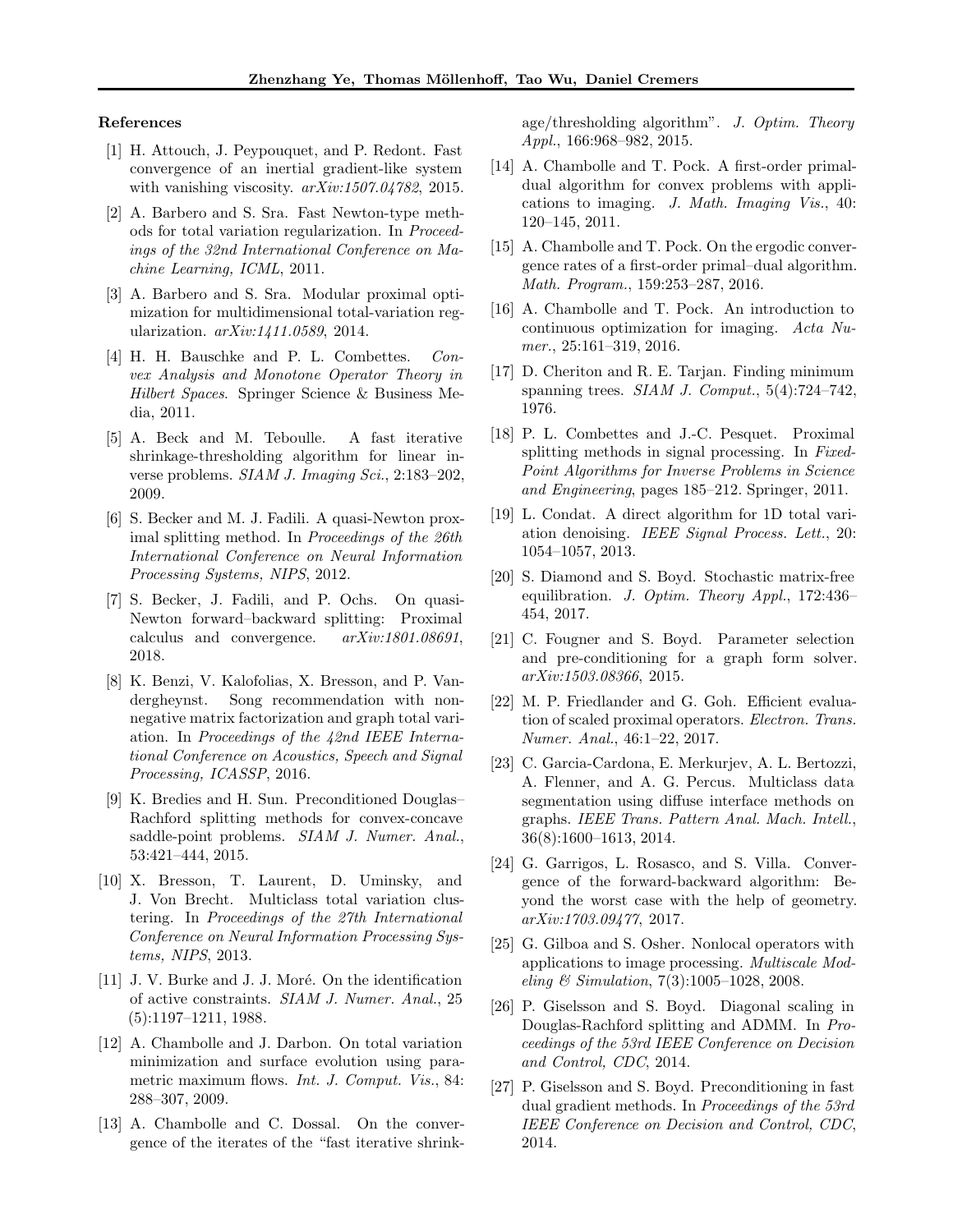- <span id="page-9-2"></span>[28] P. Giselsson and S. Boyd. Metric selection in fast dual forward–backward splitting. Automatica, 62: 1–10, 2015.
- <span id="page-9-25"></span>[29] A. Goldberg, S. Hed, H. Kaplan, R. Tarjan, and R. Werneck. Maximum flows by incremental breadth-first search. European Symposium on Algorithms, ALGO ESA, 2011.
- <span id="page-9-8"></span>[30] M. Hein and S. Setzer. Beyond spectral clustering – tight relaxations of balanced graph cuts. In Proceedings of the 25th International Conference on Neural Information Processing Systems, NIPS, 2011.
- <span id="page-9-9"></span>[31] M. Hein, S. Setzer, L. Jost, and S. S. Rangapuram. The total variation on hypergraphs – learning on hypergraphs revisited. In *Proceedings of the 27th* International Conference on Neural Information Processing Systems, NIPS, 2013.
- <span id="page-9-10"></span>[32] D. S. Hochbaum. An efficient algorithm for image segmentation, Markov random fields and related problems. Journal of the ACM (JACM), 48(4): 686–701, 2001.
- <span id="page-9-15"></span>[33] A. J. Hoffman. On approximate solutions of systems of linear inequalities. J. Res. Natl. Bur. Standards, 49:263–265, 1952.
- <span id="page-9-18"></span>[34] H. Karimi, J. Nutini, and M. Schmidt. Linear convergence of gradient and proximal-gradient methods under the Polyak- Lojasiewicz condition. In Proceedings of the Joint European Conference on Machine Learning and Knowledge Discovery in Databases ECML PKDD, 2016.
- <span id="page-9-16"></span>[35] D. Klatte and G. Thiere. Error bounds for solutions of linear equations and inequalities. Zeitschrift für Operations Research, 41(2):191– 214, 1995.
- <span id="page-9-5"></span>[36] V. Kolmogorov, T. Pock, and M. Rolinek. Total variation on a tree. SIAM J. Imaging Sci., 9:605– 636, 2016.
- <span id="page-9-24"></span>[37] J. B. Kruskal. On the shortest spanning subtree of a graph and the traveling salesman problem. Proceedings of the American Mathematical society, 1956.
- <span id="page-9-11"></span>[38] K. Kumar and F. Bach. Active-set methods for submodular minimization problems. J. Mach. Learn. Res., 18(132):1–31, 2017.
- <span id="page-9-12"></span>[39] L. Landrieu and G. Obozinski. Cut pursuit: Fast algorithms to learn piecewise constant functions on general weighted graphs. SIAM J. on Imaging Sci.,  $10(4):1724-1766$ ,  $2017$ .
- <span id="page-9-1"></span>[40] J. D. Lee, Y. Sun, and M. A. Saunders. Proximal Newton-type methods for minimizing composite functions. SIAM J. Optim., 24:1420–1443, 2014.
- <span id="page-9-19"></span>[41] J. Liang, J. Fadili, and G. Peyré. Local linear convergence of forward–backward under partial smoothness. In Proceedings of the 28th International Conference on Neural Information Processing Systems, NIPS, 2014.
- <span id="page-9-20"></span>[42] J. Liang, J. Fadili, and G. Peyré. Activity identification and local linear convergence of forward– backward-type methods. SIAM J. Optim., 27: 408–437, 2017.
- <span id="page-9-21"></span>[43] J. Liang, J. Fadili, and G. Peyré. Local linear convergence analysis of primal–dual splitting methods. Optimization, 67(6):821–853, 2018.
- <span id="page-9-6"></span>[44] Y. Lou, X. Zhang, S. Osher, and A. Bertozzi. Image recovery via nonlocal operators. Journal of Scientific Computing, 42(2):185–197, 2010.
- <span id="page-9-3"></span>[45] T. Möllenhoff, Z. Ye, T. Wu, and D. Cremers. Combinatorial preconditioners for proximal algorithms on graphs. In Proceedings of the 21st International Conference on Artificial Intelligence and Statistics, AISTATS, 2018.
- <span id="page-9-17"></span>[46] I. Necoara, Y. Nesterov, and F. Glineur. Linear convergence of first order methods for nonstrongly convex optimization. arXiv:1504.06298, 2015.
- <span id="page-9-13"></span>[47] Y. Nesterov. A method for solving the convex programming problem with convergence rate  $\mathcal{O}(1/k^2)$ . Soviet Mathematics Doklady, 269:543-547, 1983.
- <span id="page-9-7"></span>[48] R. A. Newcombe, S. J. Lovegrove, and A. J. Davison. DTAM: Dense tracking and mapping in realtime. In Proceedings of the 13th International Conference on Computer Vision, ICCV, 2011.
- <span id="page-9-4"></span>[49] R. Nishihara, L. Lessard, B. Recht, A. Packard, and M. Jordan. A general analysis of the convergence of ADMM. In Proceedings of the 32nd International Conference on Machine Learning, ICML, 2015.
- <span id="page-9-23"></span>[50] J. Nutini, I. Laradji, and M. Schmidt. Let's make block coordinate descent go fast: Faster greedy rules, message-passing, active-set complexity, and superlinear convergence. arXiv:1712.08859, 2017.
- <span id="page-9-22"></span>[51] J. Nutini, M. Schmidt, and W. Hare. "Activeset complexity" of proximal gradient: How long does it take to find the sparsity pattern? arXiv:1712.03577, 2017.
- <span id="page-9-14"></span>[52] P. Ochs, Y. Chen, T. Brox, and T. Pock. iPiano: Inertial proximal algorithm for nonconvex optimization. SIAM J. Imaging Sci., 7:1388–1419, 2014.
- <span id="page-9-0"></span>[53] N. Parikh and S. Boyd. Proximal algorithms. Foundations and Trends in Optimization, 1:123– 231, 2013.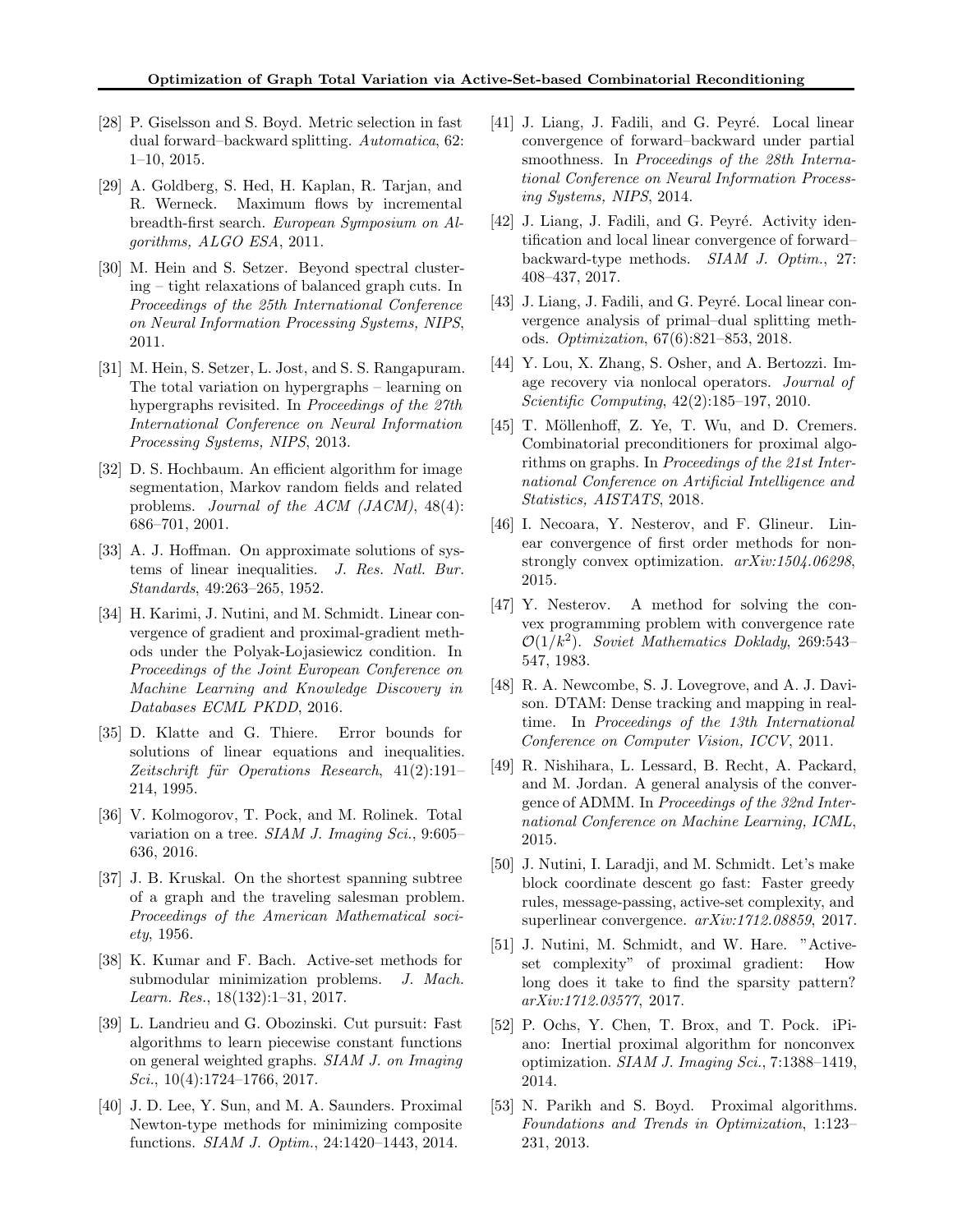- <span id="page-10-0"></span>[54] T. Pock and A. Chambolle. Diagonal preconditioning for first order primal-dual algorithms in convex optimization. In Proceedings of the 13th International Conference on Computer Vision, ICCV, 2011.
- <span id="page-10-4"></span>[55] B. T. Polyak. Some methods of speeding up the convergence of iteration methods. USSR Computational Mathematics and Mathematical Physics, 4:1–17, 1964.
- <span id="page-10-2"></span>[56] H. Raguet and L. Landrieu. Cut-pursuit algorithm for regularizing nonsmooth functionals with graph total variation. In Proceedings of the 35th International Conference on Machine Learning, ICML, 2018.
- <span id="page-10-8"></span>[57] L. I. Rudin, S. Osher, and E. Fatemi. Nonlinear total variation based noise removal algorithms. Physica D: Nonlinear Phenomena, 60(1):259–268, 1992.
- <span id="page-10-3"></span>[58] M. Schmidt, D. Kim, and S. Sra. Projected Newton-type methods in machine learning. Optimization for Machine Learning, 2012.
- <span id="page-10-6"></span>[59] D. A. Spielman. Algorithms, graph theory, and linear equations in Laplacian matrices. In Proceedings of the International Congress of Mathematicians, ICM, 2010.
- <span id="page-10-7"></span>[60] R. Tibshirani, M. Saunders, S. Rosset, J. Zhu, and K. Knight. Sparsity and smoothness via the fused lasso. J. R. Stat. Soc., 67(1):91–108, 2005.
- <span id="page-10-5"></span>[61] P. M. Vaidya. Solving linear equations with symmetric diagonally dominant matrices by constructing good preconditioners. (A talk based on the manuscript was presented at the IMA Workshop on Graph Theory and Sparse Matrix Computation), 1991.
- <span id="page-10-1"></span>[62] B. Xin, Y. Kawahara, Y. Wang, and W. Gao. Efficient generalized fused Lasso and its application to the diagnosis of Alzheimer's disease. In Proceedings of the 28th AAAI Conference on Artificial Intelligence, 2014.